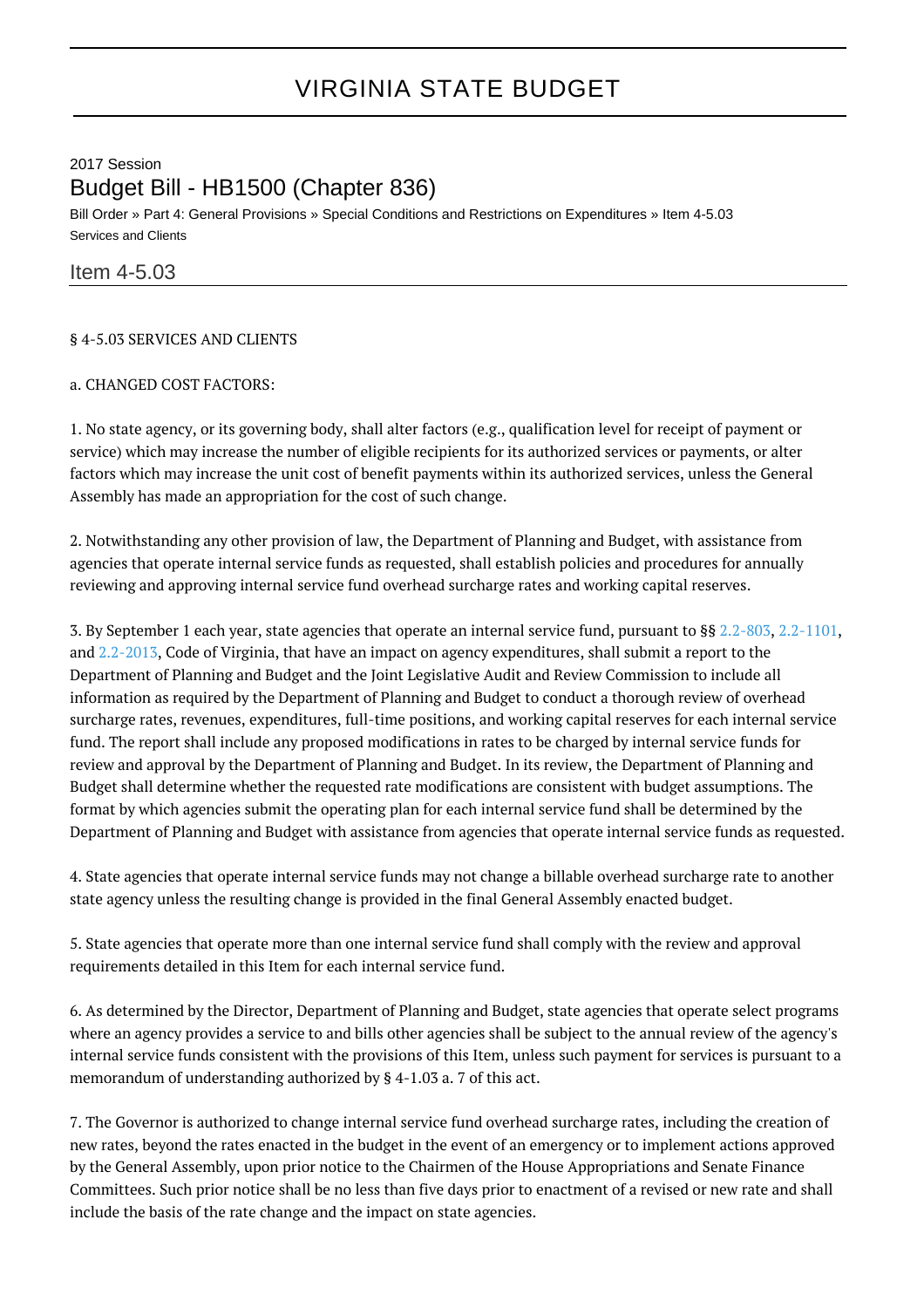8. Notwithstanding any other provision of law, the Commonwealth's statewide electronic procurement system and program known as eVA shall have all rates and working capital reserves reviewed and approved by the Department of Planning and Budget consistent with the provisions of this Item.

9. State agencies that are partially or fully funded with nongeneral funds and are billed for services provided by another state agency shall pay the nongeneral fund cost for the service from the agency's applicable nongeneral fund revenue source consistent with an appropriation proration of such expenses.

#### b. NEW SERVICES:

1. No state agency shall begin any new service that will call for future additional property, plant or equipment or that will require an increase in subsequent general or nongeneral fund operating expenses without first obtaining the authorization of the General Assembly.

2. Pursuant to the policies and procedures of the State Council of Higher Education regarding approval of academic programs and the concomitant enrollment, no state institution of higher education shall operate any academic program with funds in this act unless approved by the Council and included in the Executive Budget, or approved by the General Assembly. The Council may grant exemptions to this policy in exceptional circumstances.

3. a) The General Assembly is supportive of the increasing commitment by both Virginia Tech and the Carilion Clinic to the success of the programs at the Virginia Tech/Carilion School of Medicine and the Virginia Tech/Carilion Research Institute, and encourages these two institutions to pursue further developments in their partnership. Therefore, notwithstanding § 4-5.03 c. of the Appropriation Act, if through the efforts of these institutions to further strengthen the partnership, Virginia Tech acquires the Virginia Tech Carilion School of Medicine during the current biennium, the General Assembly approves the creation and establishment of the Virginia Tech/Carilion School of Medicine within the institution notwithstanding § 23-9.6:1 § 23.1-203 Code of Virginia. No additional funds are required to implement establishment of the Virginia Tech/Carilion School of Medicine within the institution.

b) Virginia Tech Carilion School of Medicine is hereby authorized to transfer funds to the Department of Medical Assistance Services to fully fund the state share for Medicaid supplemental payments to the teaching hospital affiliated with the Virginia Tech Carilion School of Medicine. These Medicaid supplemental fee-for-service and/or capitation payments to managed care organizations are for the purpose of securing access to Medicaid hospital services in Western Virginia. The funds to be transferred must comply with 42 CFR 433.51.

4. Reporting on all new services shall be in accordance with § 4-8.00, Reporting Requirements.

## c. OFF-CAMPUS SITES OF INSTITUTIONS OF HIGHER EDUCATION:

No moneys appropriated by this act shall be used for off-campus sites unless as provided for in this section.

1. A public college or university seeking to create, establish, or operate an off-campus instructional site, funded directly or indirectly from the general fund or with revenue from tuition and mandatory educational and general fees generated from credit course offerings, shall first refer the matter to the State Council of Higher Education for Virginia for its consideration and approval. The State Council of Higher Education for Virginia may provide institutions with conditional approval to operate the site for up to one year, after which time the college or university must receive approval from the Governor and General Assembly, through legislation or appropriation, to continue operating the site.

2. For the colleges of the Virginia Community College System, the State Board for Community Colleges shall be responsible for approving off-campus locations. Sites governed by this requirement are those at any locations not